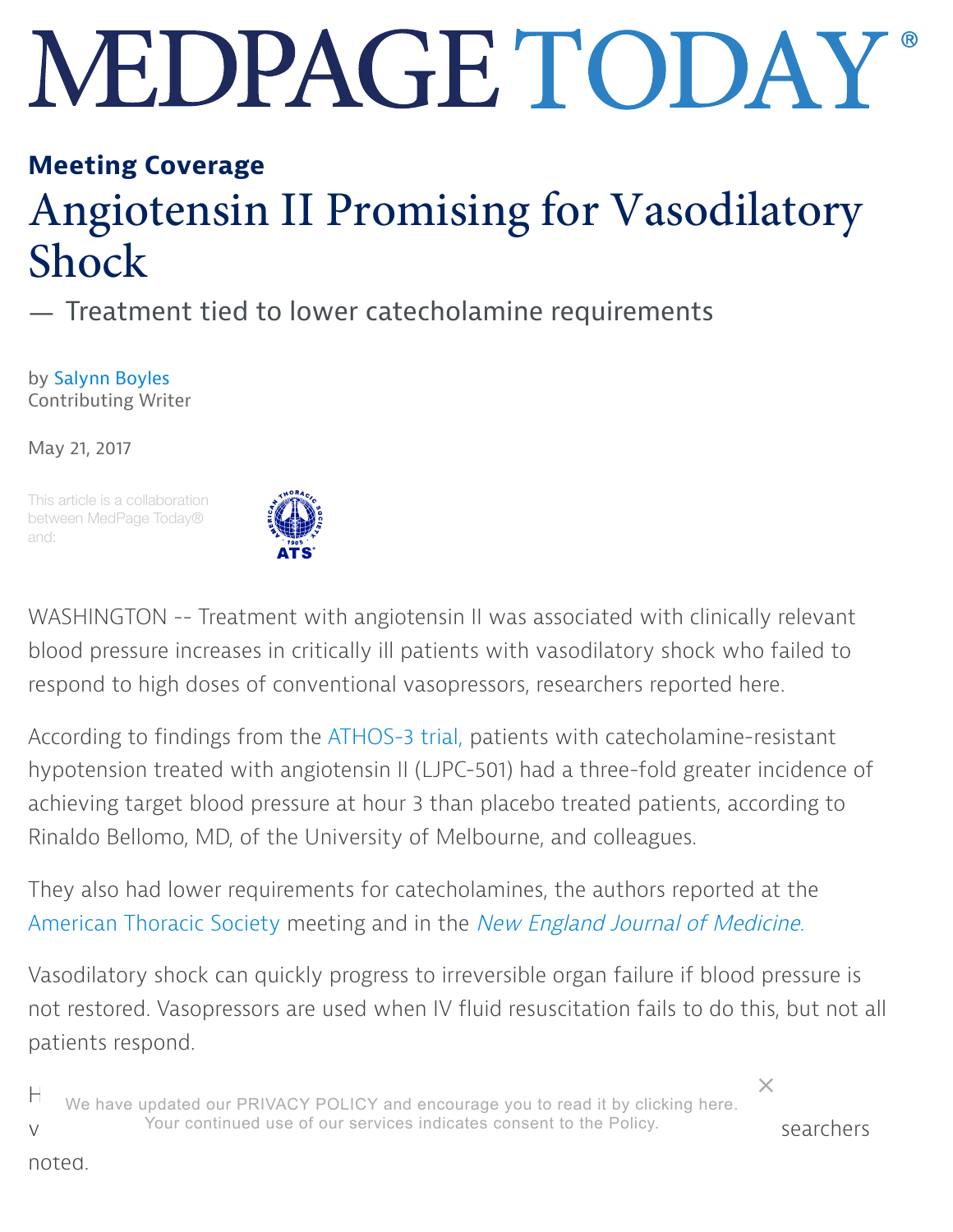Both classes of vasopressors currently available -- catecholamines, including the first-line drug norephinephine, and vasopressin -- have substantial toxicities at high doses.

"It is often the case that patients reach the maximum doses of both of these drugs very soon and are no longer responding," said co-author Ashish Khanna, MD, of the Cleveland Clinic, to MedPage Today. "When this happens things start spiralling out of control very quickly."

Khanna said angiotensin II targets a novel mechanism for maintaining blood pressure known as the renin-angiotensin-aldosterone system (RAAS).

In a [recent p](https://www.ncbi.nlm.nih.gov/pubmed/25286986)ilot study, which ultimately led to the phase III trial, the addition of intravenous human angiotensin II to catecholamine and vasopressin increased mean arterial pressure in patients with vasodilatory shock, allowing reductions in catecholamine dosages.

The current multinational, randomized trial included 321 patients with vasodilatory shock who were receiving more than 0.2 µg of norepinephrine per kg of body weight per minute, or the equivalent dose of another vasopressor. The patients were randomized to receive either angiotensin II (n=163) or placebo (n=158).

The primary endpoint was a response with respect to mean arterial pressure at hour 3 after the start of infusion. Response was defined as an increase from baseline of at least 10 mmHg or an increase to at least 75 mmHg without an increase in the dose of background vasopressors.

The authors reported that 69.9% of angiotensin II patients and 23.4% of placebo patients reached the primary endpoint (OR 7.95, 95% CI 4.76-13.3,  $P<sub>0.001</sub>$ ).

At 48 hours, the mean improvement in the cardiovascular Sequential Organ Failure Assessment (SOFA) score was greater in the angiotensin II group (-1.75 vs -1.28, P=0.01).

Also, serious adverse events were reported in 60.7% of the patients in the angiotensin II group and 67.1% of the patients in the placebo group.

At day 28, 46% of the patients receiving angiotensin II died compared with 54% of the placebo-treated patients (HR 0.78 95% CI, 0.57-1.07,  $P=0.12$ ).